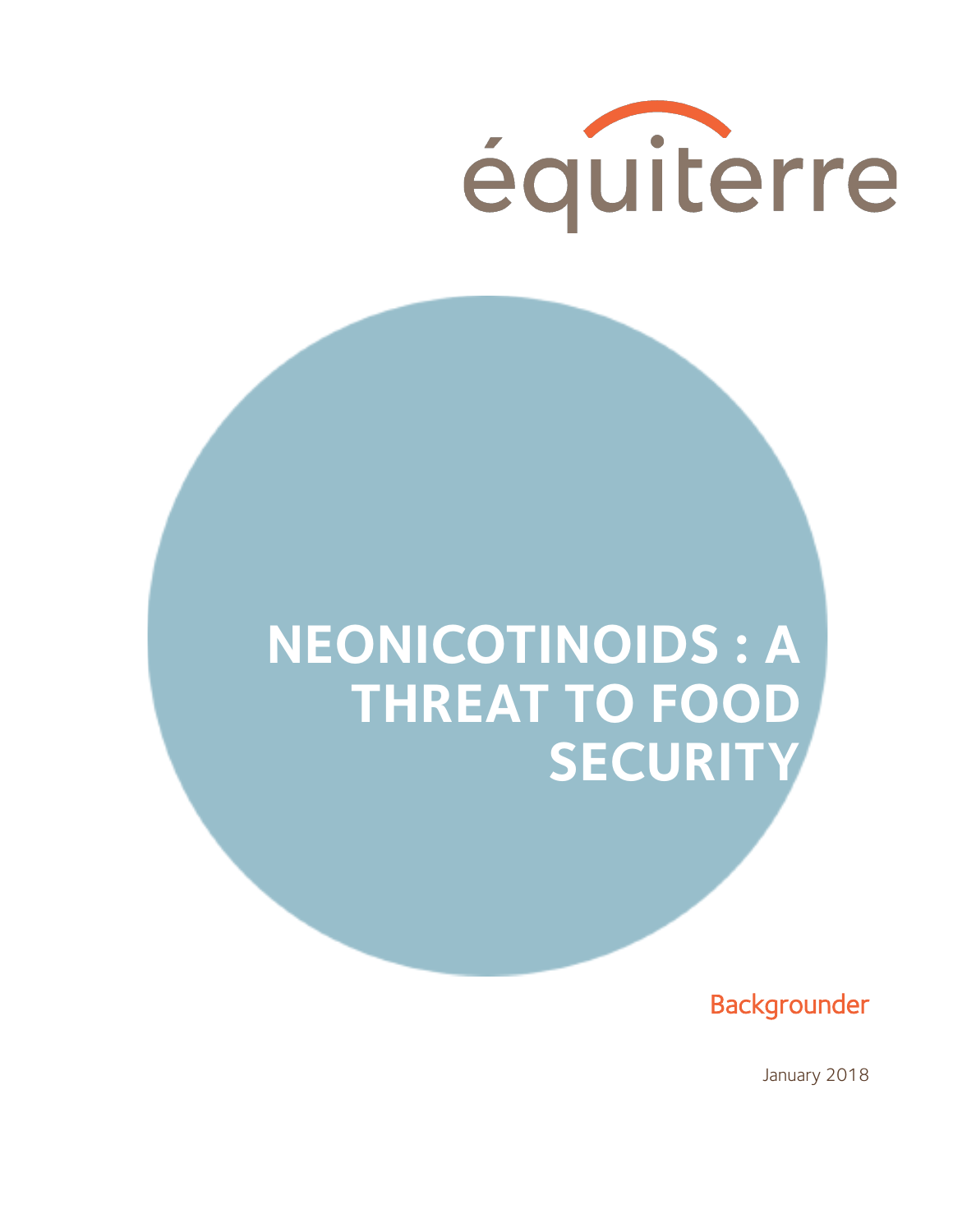# Table of contents :

NEONICOTINOIDS : A THREAT TO FOOD SECURITY, BACKGROUNDER 3Sale and use around the world 3Neonicotinoid use in Canada 5The Task Force on Systemic Pesticides sounds the alarm 6Neonicotinoids in pollen, nectar and the air: pollinators under threat 7Neonicotinoids in soils: earthworms and microorganisms under threat 8Neonicotinoids in the water: invertebrates and marine food webs at risk 9The value of neonicotinoids: seriously in question 10Illegally registered in Canada? 11Ongoing Canadian regulatory process: slow and fragmented 11Conclusion 13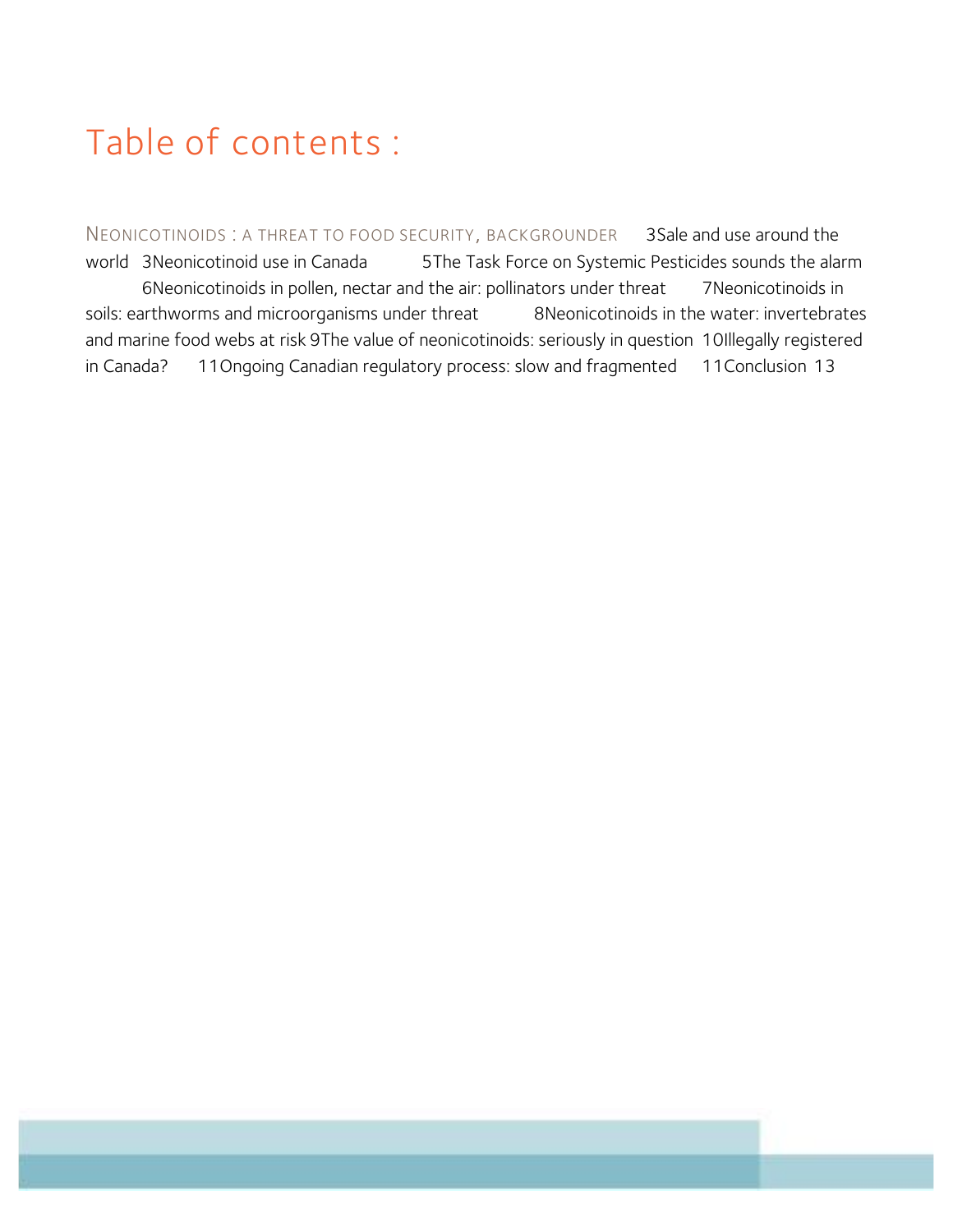

# **NEONICOTINOIDS : A THREAT TO FOOD SECURITY BACKGROUNDER**

# Sale and use around the world

Neonicotinoids, also known as "neonics," are synthetic nicotine analogues with insecticidal properties (Table 1). Introduced on the market between 1991 and 2002,<sup>1</sup> they were created specifically to thwart the resistance developed by insect pests to previous generations of insecticides (organophosphates, carbarmates and pyrethroids).<sup>2</sup> In just two decades, neonicotinoids have risen to the top of the global insecticide market,  $3/4$  accounting for 23.7% of sales.<sup>3</sup>

Currently registered for veterinary and pesticidal uses in over 120 countries,<sup>3</sup> neonicotinoids are above all used in agriculture — and often prophylactically and indiscriminately — on such crops as corn, soya, canola, grains, cotton and sugar beets.<sup>2, 3, 5</sup> Neonicotinoid products are used as a soil treatment, foliar application and seed coating.<sup>2, 3</sup> Veterinary treatments include oral tablets and topical products<sup>6</sup> in liquid form and as a collar coating.

| Active<br>ingredient | Molecular structure                | Manufacturer                                                       | Market entry | Usage         |
|----------------------|------------------------------------|--------------------------------------------------------------------|--------------|---------------|
| Acetamiprid          | CH <sub>2</sub><br>CH <sub>3</sub> | Nippon Soda                                                        | 1995         | Phytosanitary |
| Clothianidin         | CH <sub>3</sub>                    | Sumitomo Chemical<br>Takeda Agro Co. +<br><b>Bayer CropScience</b> | 2000         | Phytosanitary |

Table 1: Neonicotinoids currently available on the global market<sup>1, 3, 7</sup>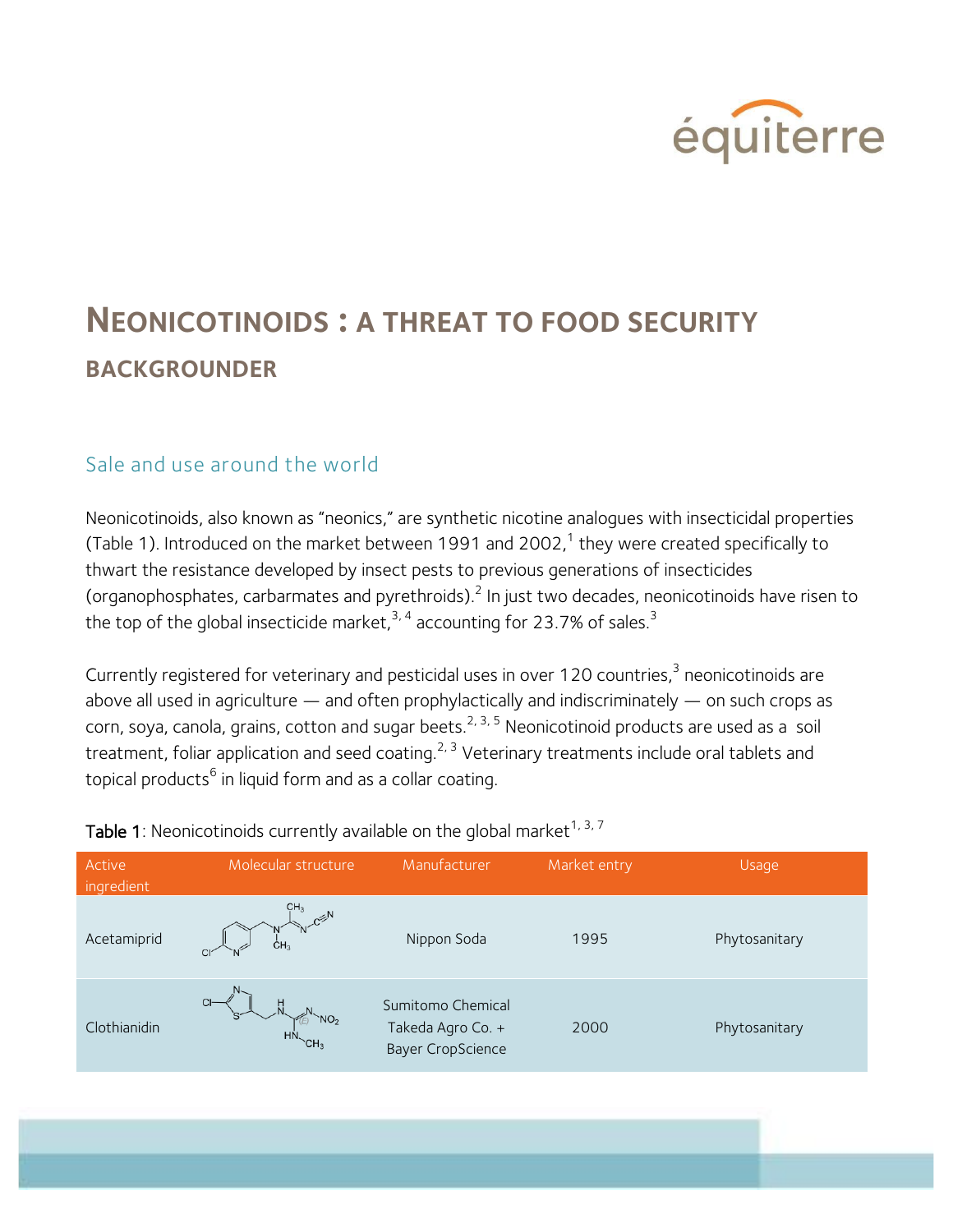| Dinotefuran  | $N$ <sup>-NO<sub>2</sub></sup><br>$\frac{N}{H}$<br>н<br>O | Mitsui Chemicals                     | 2002 | Phytosanitary               |
|--------------|-----------------------------------------------------------|--------------------------------------|------|-----------------------------|
| Imidacloprid | $HN-NO2$<br><b>CI</b>                                     | <b>Bayer CropScience</b>             | 1991 | Phytosanitary Veterinary    |
| Nitenpyram   | CH <sub>3</sub><br>NO <sub>2</sub>                        | Sumitomo Chemical<br>Takeda Agro Co. | 1995 | Veterinary<br>Phytosanitary |
| Thiacloprid  |                                                           | <b>Bayer CropScience</b>             | 2000 | Phytosanitary               |
| Thiamethoxam |                                                           | Syngenta (Novartis)                  | 1998 | Phytosanitary               |

Certain distinguishing characteristics of these insecticides appear to drive their growing popularity. First, their high water solubility (Table 2) ensures translocation throughout plant tissues, thus extending protection to every part of the target crop.<sup>2, 4, 17</sup> Second, their persistence in soil and plant tissue (due to long half-lives, Table 2) means fewer applications are needed throughout the season.<sup>2,</sup> <sup>17</sup> Third, the diversity of treatments available makes for great flexibility of use and application.<sup>2, 3</sup> Seed coatings in particular are often considered a safer form of crop protection, since they involve lesser quantities of active ingredients than spray applications.<sup>2, 3</sup>

| Active ingredient | Water solubility (mq/l) | Half-life, aerobic soils $(d)^a$ | Half-life, plant tissue (d) <sup>a</sup> |
|-------------------|-------------------------|----------------------------------|------------------------------------------|
| Acetamiprid       | 2,950                   | 3                                | 15.4                                     |
| Clothianidin      | 340                     | 545                              | 16.6                                     |
| Dinotefuran       | 39,830                  | 82                               | 6.8                                      |
| Imidacloprid      | 610                     | 191                              | 4.9                                      |
| Nitenpyram        | 590,000                 | 8                                | <b>ND</b>                                |
| Thiacloprid       | 184                     | 18                               | 3.8                                      |
| Thiamethoxam      | 4,100                   | 121                              | 4.4                                      |

Table 2: Water solubility and environmental persistence of neonicotinoids<sup>7</sup>

a: The database consulted gathers numerous data for a given parameter. The data shown here are the highest obtained from the most reliable sources.

Neonicotinoids' rapid growth in sales and use can also be attributed to their mechanism of action, which targets nicotinic acetylcholine receptors (nAChRs). While these receptors are present in both vertebrates and invertebrates, they are more numerous in insects, whose nAChRs also exhibit greater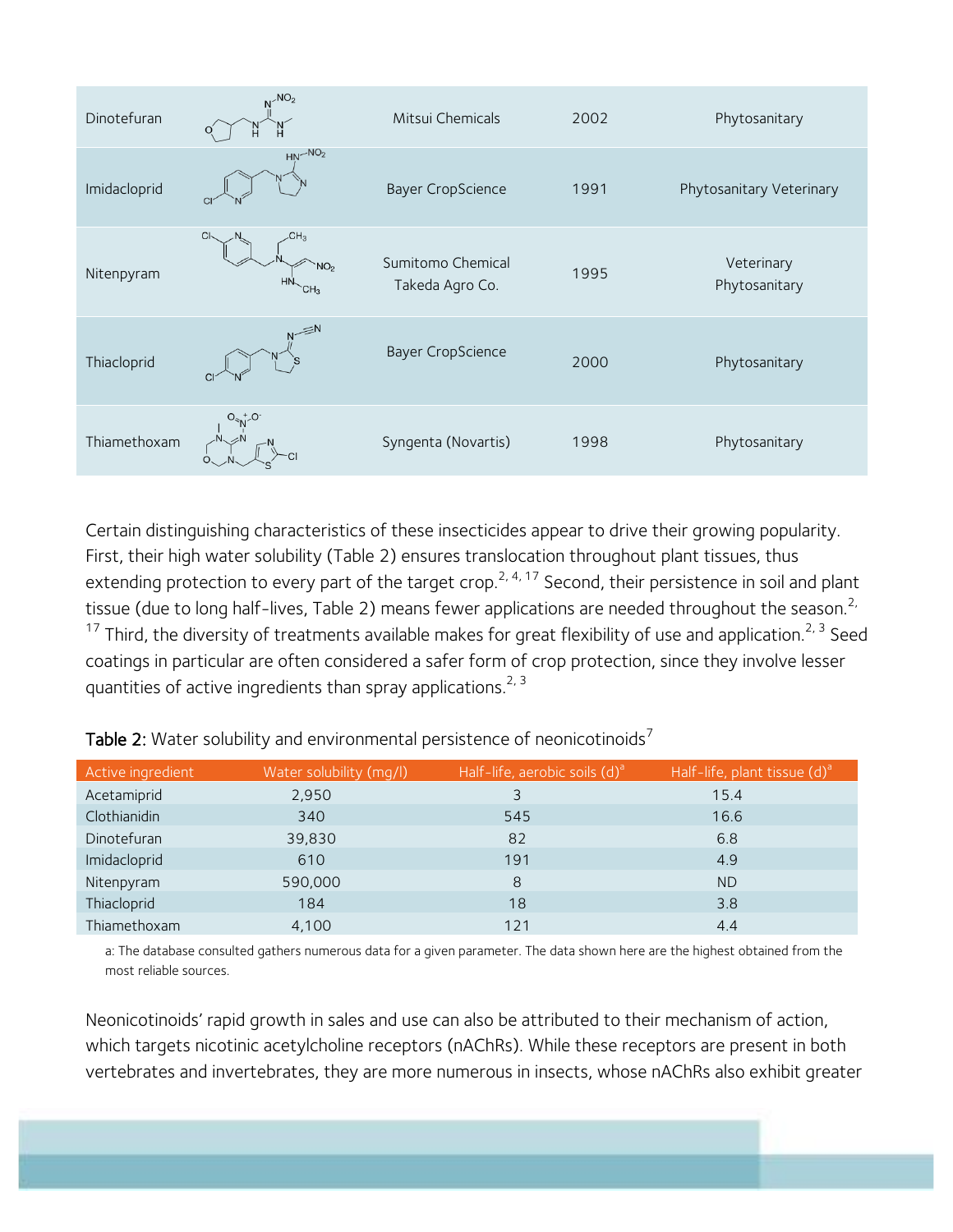neonicotinoid affinity.<sup>2, 3</sup> This selective targeting of arthropods is why neonicotinoids are considered safer than previous insecticide classes for non-targeted organisms, including humans.<sup>18-22</sup> However, despite the lower toxicity of neonicotinoids both toward vertebrates and compared to previous pesticides, a rising number of studies show that neonicotinoid exposure poses a potential risk to mammals, even humans<sup>23</sup>. Furthermore, given that nAChRs constitute a previously untapped biochemical target in the field of pest control, numerous pest species have yet to develop resistance, giving neonicotinoids an advantage in terms of efficacy. $2.4$ 

# Neonicotinoid use in Canada

All types of neonicotinoids are registered in Canada, with the exception of dinotefuran.<sup>8</sup> Canada currently authorizes the use of 145 end-use products containing neonicotinoids (Table 3), which are dominated by products containing the neonicotinoid imidacloprid.<sup>10</sup> In Québec, while it is difficult to determine the total number of end-use products containing neonicotinoids, we know that 55 different end-use products are used on economically important crops.<sup>11</sup> Overall, many of these products are used as seed treatments; for instance, in Québec seed treatment products represent about 53% of all neonicotinoid products (calculation based on the pesticides used for economically important crops in the province).<sup>12</sup> Nitenpyram is used exclusively in veterinary contexts, primarily in the form of oral tablets to treat flea infestations in cats and dogs.<sup>9</sup>

Table 3: Number of end-use products containing different types of neonicotinoids currently registered in Canada<sup>10</sup>

| Type of Neonicotinoid     | Total number of products registered in Canada |  |
|---------------------------|-----------------------------------------------|--|
| Acetamiprid               |                                               |  |
| Clothianidin              | 16                                            |  |
| Imidacloprid              | 97                                            |  |
| Thiacloprid               |                                               |  |
| Thiamethoxam              | 23                                            |  |
| <b>TOTAL</b> <sup>a</sup> | 144                                           |  |

a: One product (Sepresto 75 WS) contains both clothianidin and imidacloprid. Though taken into account in the number of products based on each active ingredient, it was tallied only once in the "TOTAL" line.

Table 4 shows the neonicotinoid quantities sold in Canada in 2014. In this class of insecticides, clothianidin — a substance that ranked tenth among the country's top-selling active ingredients for that year<sup>13</sup> — accounted for the lion's share of sales. However, Health Canada's use of broad quantity intervals in reporting pesticide sales seriously undermines the accuracy of these findings. What's more, these data only partially reflect the quantities actually used, since the federal government does not monitor coated seed sales.<sup>14, 15</sup> The situation is the same in Québec, where the neonicotinoids used on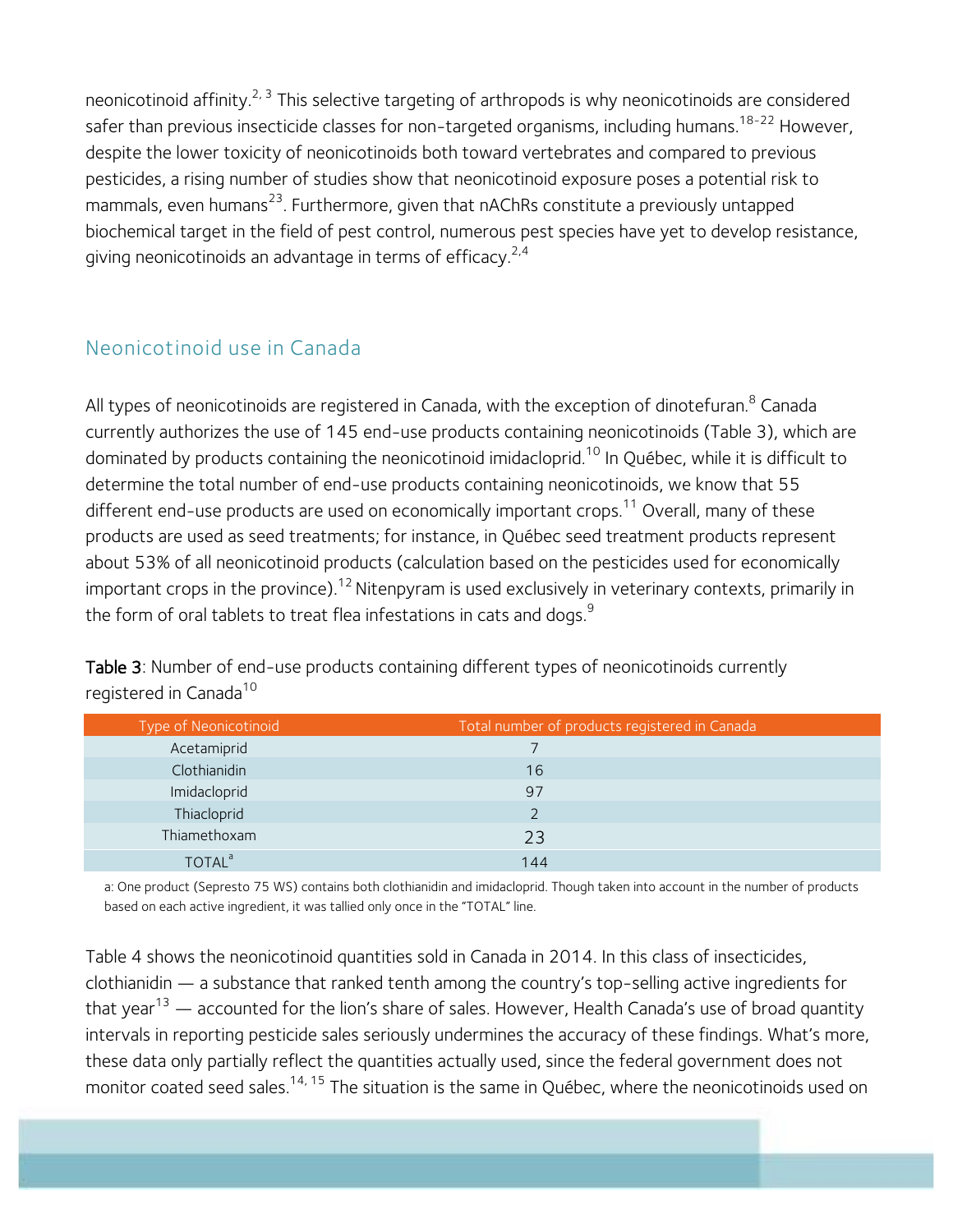seeds treated outside the province are not accounted for in the provincial pesticide sales report.<sup>16</sup> Insecticide-coated seeds are used on 500,000 hectares of cropland in Québec — close to 30% of the province's total field crop area  $-$  but only 5% of these seeds are treated in Québec.<sup>16</sup>

| Active ingredient | Quantities sold (kg of active ingredients) |
|-------------------|--------------------------------------------|
| Acetamiprid       | < 50,000                                   |
| Clothianidin      | >100,000                                   |
| Imidacloprid      | > 50,000                                   |
| Thiacloprid       | < 50,000                                   |
| Thiamethoxam      | > 50,000                                   |

### Table 4: Quantities of neonicotinoids sold in Canada in 2014 $^{11}$

# The Task Force on Systemic Pesticides sounds the alarm

Alarmed by a sharp decline of arthropod populations across Europe, scientists from around the world came together in 2009 to investigate the causes of this worrying phenomenon, with roots that could be traced as far back as the 1950s. The scientists quickly determined that the decline had accelerated significantly between 1990 and 2000, and was accompanied by a marked reduction in the populations of certain bird species that were considered 'common.' The group hypothesized that neonicotinoids and fipronil (a pesticide with similar properties), introduced into the market in the early 1990s, were among the key causes of the catastrophic decline.<sup>24</sup>

These observations led to the official establishment of the Task Force on Systemic Pesticides, which brings together scientists from a range of disciplines (agronomy, biology, chemistry, ecotoxology, entomology, risk evaluation, toxicology and zoology) from 15 nations across four continents.<sup>24</sup> In 2011, the group launched the Worldwide Integrated Assessment on Systemic Pesticides, an imposing synthesis of 1,121 peer-reviewed studies that was published in 2015 as a report<sup>25</sup> and as a series of eight papers in a special issue of the Springer journal, Environmental Science and Pollution Research.<sup>2,</sup> 5, 17, 24, 26-29

In brief, the group's conclusions in regards to neonicotinoids were clear:

The wide-scale use of these persistent, water-soluble chemicals is having widespread, chronic impacts upon global biodiversity and is likely to be having major negative effects on ecosystem services such as pollination that are vital to food security and sustainable development.<sup>24</sup>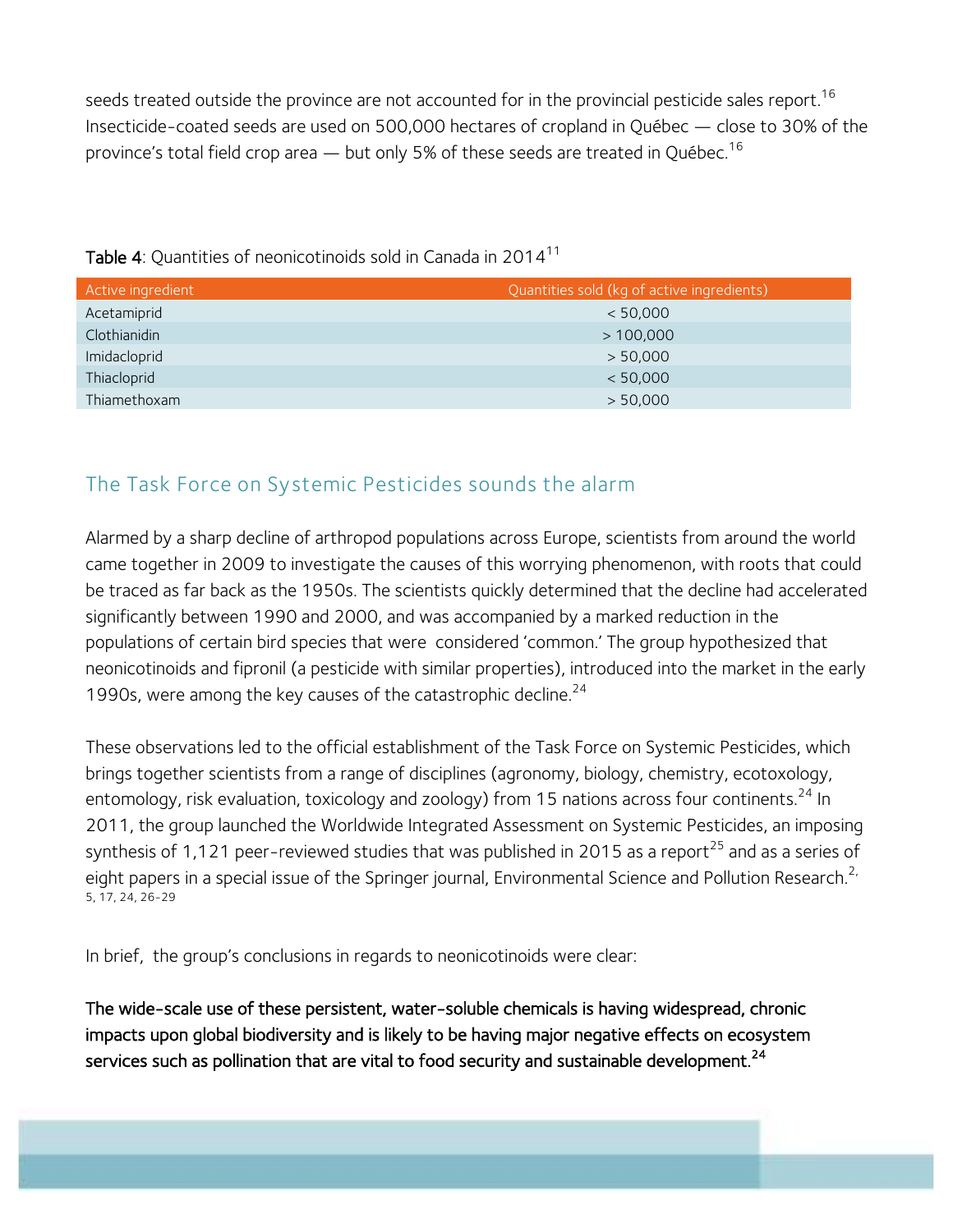The Task Force recently updated its assessment to take into account new data from over 500 new peer-reviewed studies.<sup>30</sup> The update, published in 2018 in Environmental Science and Pollution Research, continues to reinforce the group's 2015 conclusions, and builds new arguments about the declining efficacy of neonics and the availability of affordable, effective alternatives.<sup>30</sup>

The Task Force's findings in terms of the impacts of environmental contamination and the value of neonicotinoids as pest control are summarized below.

#### **Neonicotinoids in pollen, nectar and the air: pollinators under threat**

Because neonicotinoids spread throughout all tissues of treated plants, they are found in the nectar and pollen of several treated plant species (Table 5). Pollen and nectar become a source of exposure for pollinating insects (bees, bumblebees, leafcutter bees, butterflies, etc.).

| Compartment | Plant     | Active ingredient | Av. conc. $(ppb)^a$ | Max. conc.<br>$(ppb)^a$ | No. of Ref. |
|-------------|-----------|-------------------|---------------------|-------------------------|-------------|
|             | Canola    | Imidacloprid      | <b>ND</b>           | 0.8                     | 28          |
|             |           | Clothianidin      | 0.58                | 2.4                     | 29          |
| Nectar      | Squash    | Imidacloprid      | 10                  | 14                      | 30          |
|             |           | Thiamethoxam      | 11                  | 20                      | 30          |
|             | Canola    | Imidacloprid      | <b>ND</b>           | 7.6                     | 28          |
|             | Squash    | Imidacloprid      | 14                  | 28                      | 30          |
|             |           | Thiamethoxam      | 12                  | 35                      | 30          |
| Pollen      | Corn      | Imidacloprid      | 2.1                 | <b>ND</b>               | 31          |
|             |           | Clothianidin      | 3.9                 | <b>ND</b>               | 32          |
|             |           | Thiamethoxam      | 1.7                 | <b>ND</b>               | 32          |
|             |           | Clothianidin      | 1.8                 | 5.7                     | 29          |
|             | Sunflower | Imidacloprid      | 3.0                 | 11                      | 31          |

#### Table 5: Presence of neonicotinoids in the nectar and pollen of treated plants

a: ND = non determined

The fact that the neonicotinoid concentrations detected (Table 5) are low is no gauge of their impact on pollinating insects. Indeed, though some authors consider it unlikely that these concentrations can cause pollinator death, even following chronic exposure,  $31-32$  such concentrations can nonetheless alter the development, behaviour, orientation, memory and learning abilities of pollinating insects. For example, studies have revealed negative effects on the development of bee and bumblebee larvae when their food contained doses of imidacloprid (5 to 16 ppb) at the same low level as those found in the nectar and pollen of plants treated with neonicotinoids.<sup>34, 35</sup> Another study reported decreased levels of activity and olfactory capacity in bees that were fed a sugar solution containing 24 ppb of imidacloprid,<sup>36</sup> a concentration that can be found in the environment (Table 5). For a list of studies on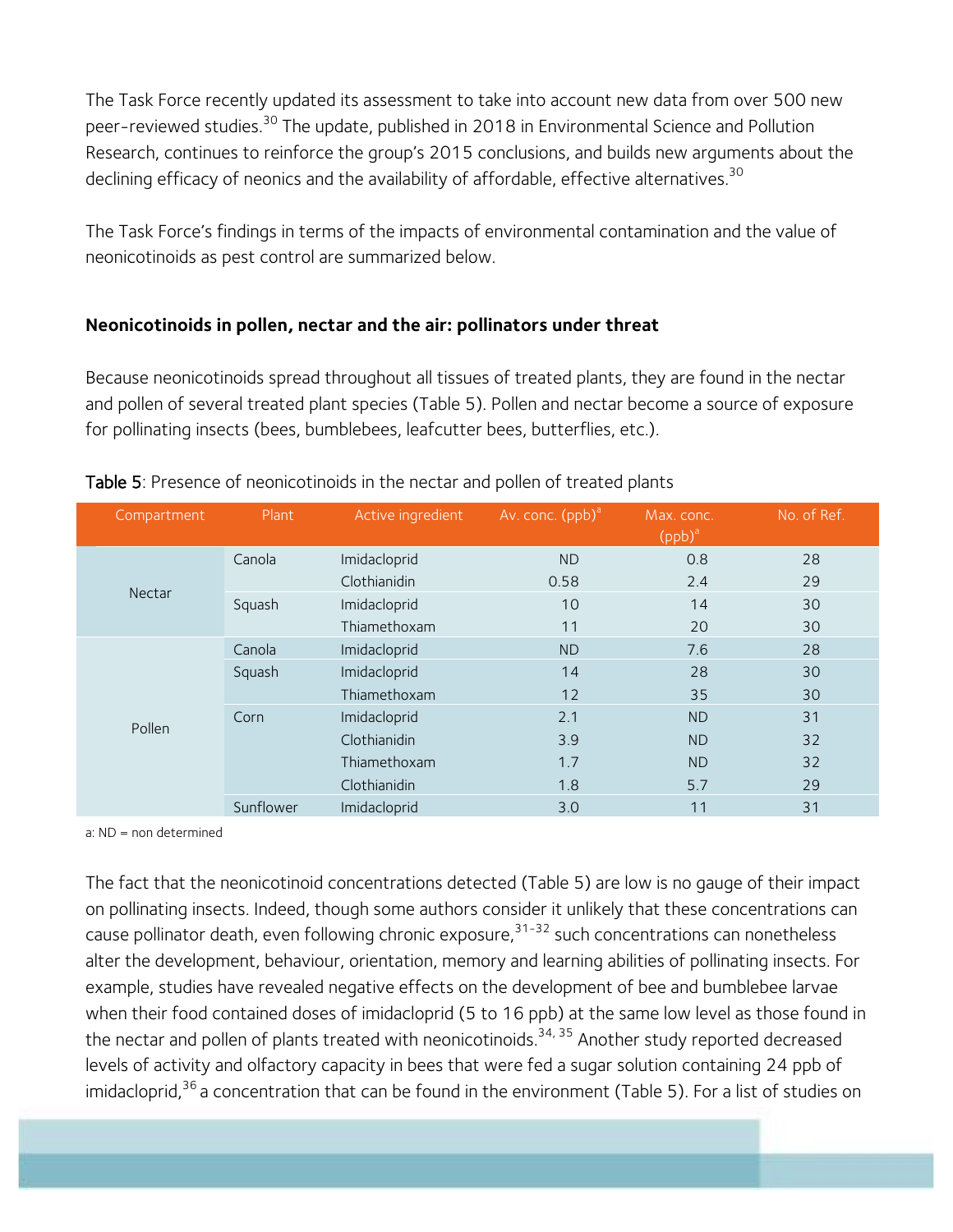the sublethal effects of neonicotinoids in pollinators, consult the literature reviews carried out by Blacquière et al,  $2012^{33}$  and Van der Sluijs et al,  $2013.<sup>22</sup>$ 

Pollinator health is also impacted by the irreversible affinity between imidacloprid and insect nicotinic acetylcholine receptors.<sup>37</sup> Like other neonicotinoids, imidacloprid mimics the action of acetylcholine when it binds to nAChRs, but unlike the neurotransmitter, imidacloprid is not degraded by acetylcholine, resulting in the irreversible blockage of postsynaptic nAChRs.<sup>37</sup> As a result, the dose of the exposure is less important than the exposure duration, since the toxic effects are cumulative.<sup>38, 39</sup>

Untreated plants, particularly those growing along the edges of fields, are also a source of exposure for pollinators, since they can be contaminated at levels similar to treated plants.<sup>40</sup> For example, it has been well established that planting seeds coated with neonicotinoids using pneumatic seeders contaminates the air by generating dust that disperses with the wind; this dust, which contains neonicotinoids from the seed coatings, falls on and contaminates adjacent vegetation.<sup>40, 41</sup>

As a result of their toxic impacts on pollinators, neonicotinoids are recognized as one of the leading causes for noted declines in bee and other pollinator populations in various regions worldwide.<sup>5, 22, 30,</sup>  $42-45$  In Canada between 2006 and 2014, for instance, annual honey bee colony losses were consistently above the norm of 10% to 15%, reaching a high of 35% in winter 2007/2008<sup>43</sup>. This trend continued between 2015 and 2017. The massive decline in pollinating insects is extremely alarming, given their vital role in plant reproduction, and when just over a third of the world's food production by volume<sup>46</sup> and more than two-thirds of food production by diversity depend on pollination, significant declines in pollination services ultimately puts our food security under threat  $24$ ,  $27,47,48$ . When public health researchers conducted a study to determine how humans around the world might be affected by the total loss of animal pollinators, such as bees, they estimated that global fruit supplies would decrease by 23%, vegetables by 16%, and nuts and seeds by 22%. They predicted that these changes in food supplies could increase global deaths from chronic and nutritionrelated diseases by 1.42 million people per year  $49$ .

#### **Neonicotinoids in soils: earthworms and microorganisms under threat**

Neonicotinoids have also been detected in soils, where they can persist for years.<sup>17, 50</sup> A study conducted in France on different soils subject to varied climatic conditions and agricultural practices revealed imidacloprid concentrations in 91% of the samples analyzed.<sup>51</sup> While this insecticide had been detected in 100% of treated soils in the year the study was conducted (average concentration of 12 ppb), it had also been detected in 97% of treated soils one year (average concentration of 6 ppb) or two years (average concentration of 8 ppb) prior to the study. Concentrations were higher in the soils treated for two consecutive years, showing the insecticide's potential to accumulate in the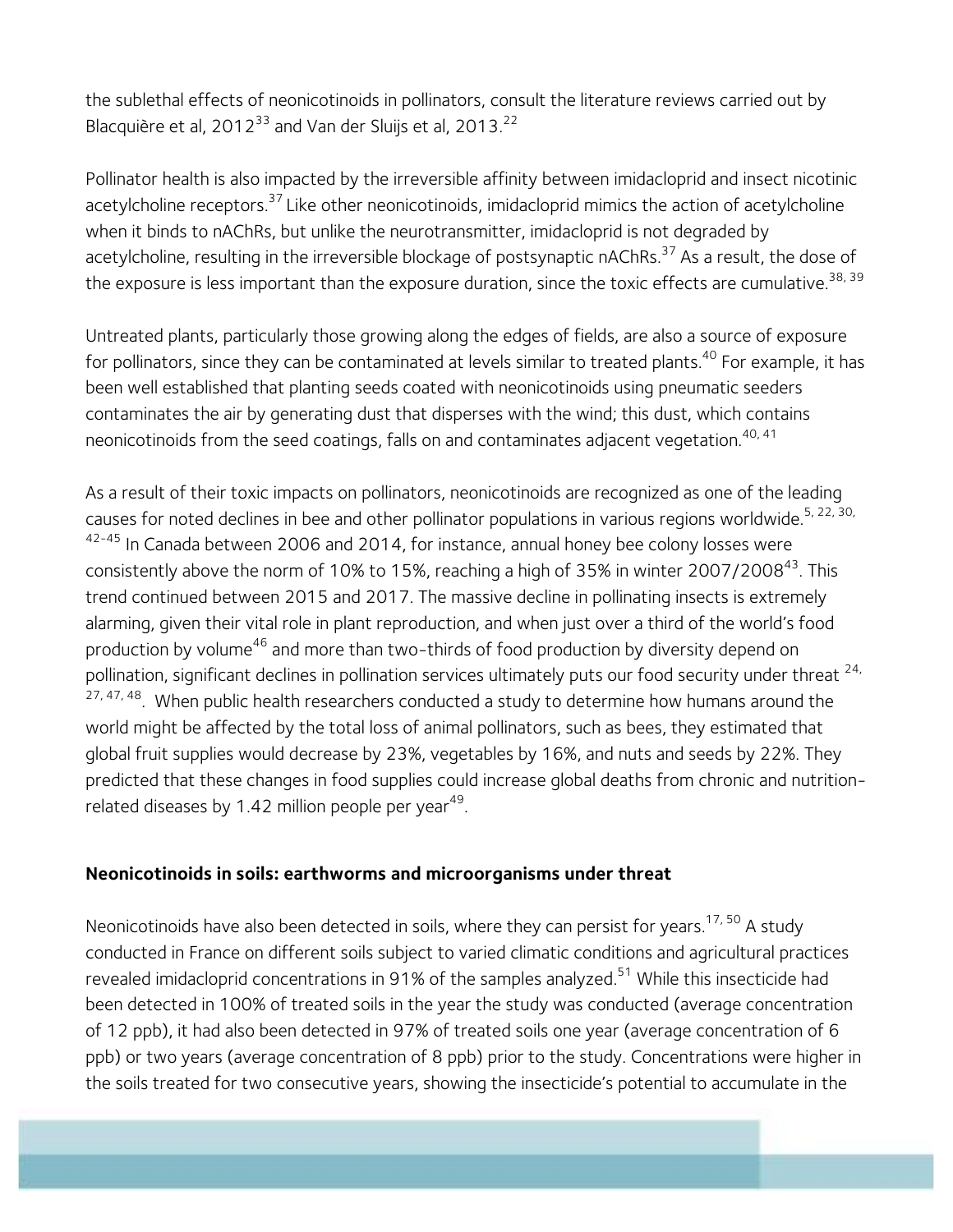ground.<sup>51</sup> Still, neonicotinoid concentrations generally tend to stabilize to roughly 6 to 7 ppb within three to five years of consecutive application. This was demonstrated in an American study (corn treated with clothianidin)<sup>52</sup> and another in Canada (corn treated with clothianidin or thiamethoxam).<sup>53</sup>

The presence of neonicotinoids in soils is not without impact for soil organisms, which in turn can affect soil ecosystem processes and services. Earthworms, in particular, which play a key role in soil maintenance, aeration and biogeochemical dynamics,  $54-55$  are just as susceptible to neonicotinoids as the insects these products target.<sup>56</sup> Earthworms can come directly into contact with neonicotinoids through applied granules (soil treatment) or coated seeds, $5$  be exposed to residues found in the litter of treated plants,<sup>57</sup> or ingest contaminated soil particles during feeding activities.<sup>58</sup> Neonicotinoids are among the pesticides most toxic to certain earthworm species, $49-60$  the lowest median lethal concentrations ( $LC_{50}$ ) reported in the order of tenth or ppm unit.<sup>5</sup> While residual concentrations found in the soil are 100 to 1,000 times lower than such doses<sup>52, 54, 61</sup> and as a result, very unlikely to be lethal, they can still induce sublethal toxic effects in earthworms<sup>5,24</sup>, affecting behaviour and reproduction.

Beyond impacts to soil invertebrates, neonicotinoids can also alter the metabolism of microorganisms<sup>27</sup> vital to the health and equilibrium of soil ecosystems, particularly in terms of nutrient (biogeochemical) cycles.<sup>62</sup> One study suggests that acetamiprid can inhibit respiration of soil bacteria at concentrations that are likely to be encountered in the environment.<sup>63</sup> Another study shows that imidacloprid induces changes in the structure, genetic diversity and catabolic activity of soil bacterial communities.<sup>64</sup>

#### **Neonicotinoids in the water: invertebrates and marine food webs at risk**

Contamination of marine ecosystems occurs by leaching and runoff because neonicotinoids are highly water soluble, regardless of the mode of use, as well as by atmospheric drift from foliar applications and the planting of treated seeds.<sup>5</sup> Numerous marine invertebrates  $-$  crustaceans, amphipods and insects in particular — are therefore directly exposed to neonicotinoids, potentially for extended periods of time, which affects their abundance, reproduction, development, behaviour and ability to fulfil their trophic or biogeochemical functions.<sup>5, 27</sup> While these effects are based on extensive longterm environmental monitoring of imidacloprid contamination,<sup>65</sup> other studies have shown clothianidin and thiamethoxam are toxic for a wide range of aquatic invertebrates as well.<sup>66, 67</sup>

At the level of the ecosystem, the negative impact of neonicotinoids on invertebrates can alter the base of the aquatic food chain because invertebrates play a critical role in the transfer of energy and nutrients between primary producers and higher trophic levels .<sup>27</sup> Not only does the equilibrium and resilience dynamics of aquatic ecosystems risk being disturbed, but terrestrial ecosystems are also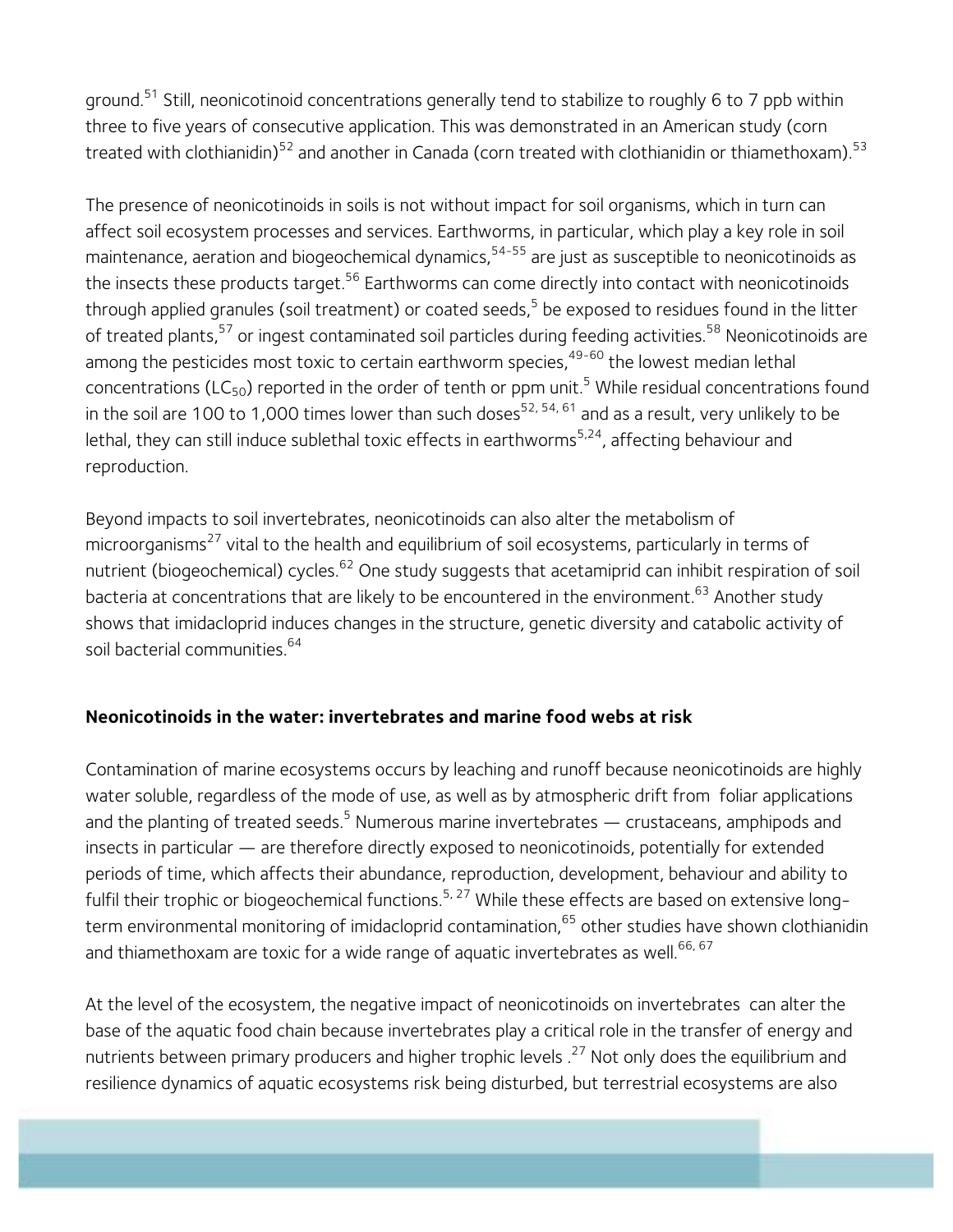vulnerable, given the fact that numerous aquatic insects live on land during their adult life stage<sup>27</sup> and that many terrestrial organisms (e.g. birds, mammals) feed on aquatic invertebrates. Certain ecosystem services linked to the decomposition of organic matter and nutrient cycling may also be compromised.<sup>27</sup>

As a result of the risks posed by neonicotinoids, some provinces and nations have enacted control measures. This is the case in Ontario, that enacted new regulations in 2015 that target an 80% reduction in the number of acres planted with neonicotinoid-treated corn and soybean seeds by 2017. France, in turn, has banned the use of neonicotinoids as of September 2018.

### The value of neonicotinoids: seriously in question

The Pest Management Regulatory Agency (PMRA) determines the value of a given pesticide in light of three considerations: its effectiveness, its economic and competitive advantages, and its contribution to sustainable development.<sup>68</sup> Since these insecticides were first introduced in the 1990s, research has seriously undermined the value of neonicotinoids to the point that their utility and necessariness have been brought into question.

Certain insects have developed resistance to neonicotinoids, rendering less effective and even not useful.<sup>30</sup> This is the case for imidacloprid for which the silverleaf whitefly (Besimia tabaci), green peach aphid (Myzus persicae), melon aphid (Aphis gossypii) and brown planthopper (Nilaparvata lugens) are now resistant.<sup>71, 72</sup> According to the Arthropod Pesticide Resistance Database,<sup>73</sup> the first case of resistance worldwide was observed in 1994 in a single species, B. tabaci, and concerned only imidacloprid. However, by 2016 a total of 28 insect species had developed resistance to seven different neonicotinoids on the market. The more insect pests develop resistance to neonicotinoids, the less efficaceous they become and accordingly, the less value they have as insecticides.

Various other studies and literature reviews also cast doubts on the economic benefits of neonicotinoids<sup>30, 74</sup>. In a recent U.S. study on soybean seeds coated with clothianidin, imidacloprid and thiamethoxam, the Environmental Protection Agency (EPA) concluded that the overall benefits of these neonicotinoids to soybean yields were negligible in most situations.<sup>75</sup> A three-year study in Indiana on the use of clothianidin-coated maize seeds came to the same conclusion.<sup>76</sup> In Québec, the Centre de recherche sur les grains (CEROM) declared that the systematic use of neonicotinoidtreated seeds was unjustified in the province, $^{77}$  since few fields required treatment. For example, in abbreviated wireworm larvae (Hypolithus abbreviatus), research determined that only in 11,6% of fields under study reached the intervention threshold (the point at which pesticides are deemed necessary) <sup>83</sup> Also, the economic gains associated with using neonicotinoid-treated maize seeds were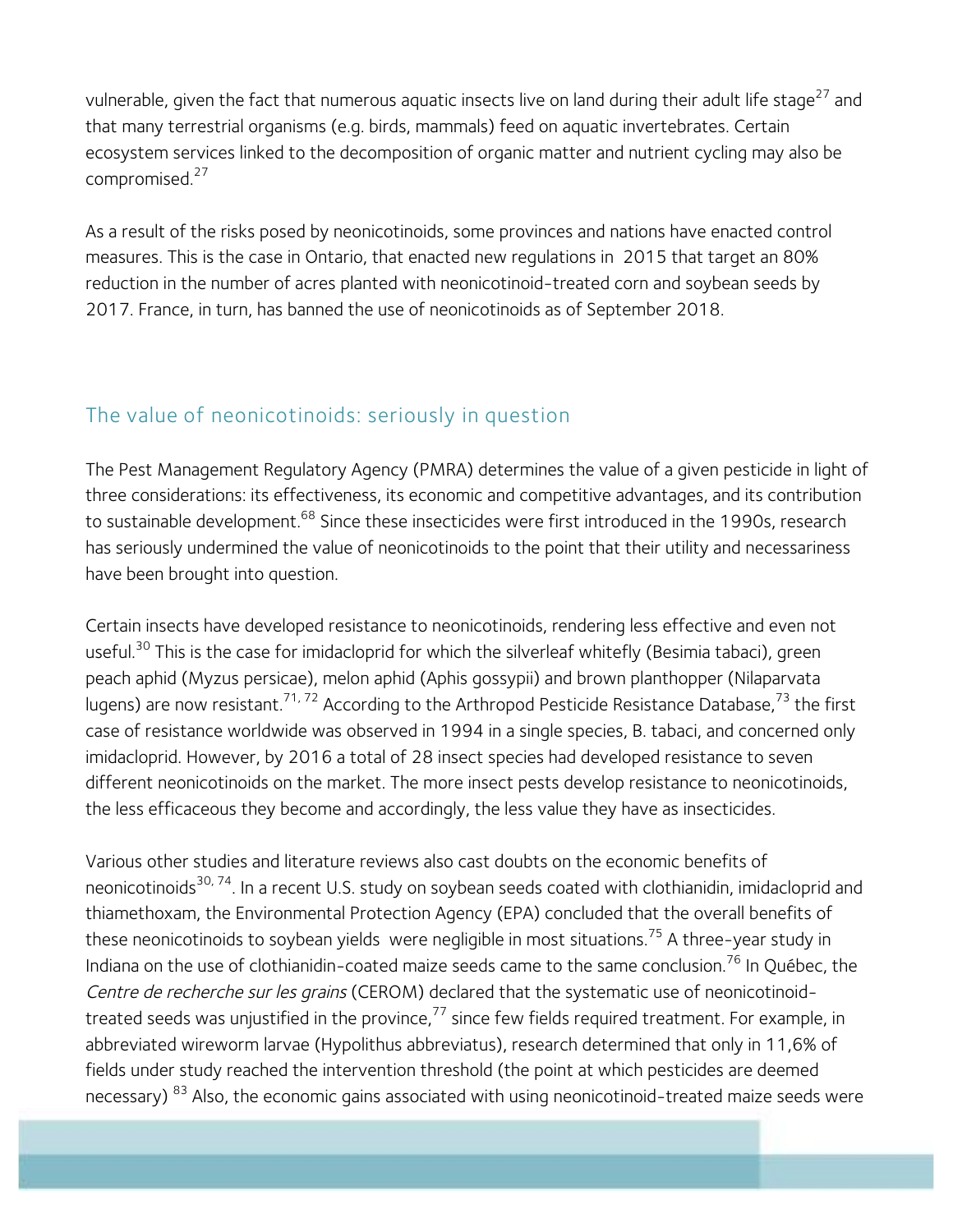#### found to be insignificant.<sup>78</sup>

Neonicotinoids' contribution to sustainable development -- the final condition in the value assessment-- is questionable as a result of their negative environmental impact. While the main criticisms to date have centred on the role of neonicotinoids in the decline of insect populations vital to plant pollination, particularly in commercial crops,<sup>5, 22, 30, 44-47</sup> these insecticides also harm the natural predators of insect pests, a consequence with the potential to override the anticipated pest control benefits<sup>27</sup>

# Illegally registered in Canada?

About a decade ago, the PMRA granted conditional registration to two neonicotinoids, clothianidin and thiamethoxam, which served to authorize their sale and use in Canada without having enough scientific data to conclude that their impacts on human health and the environment were not unacceptable. Today, the agency is still waiting to receive the manufacturers' data that would justify full registration of these products in Canada — products that continue to be used in the meantime. Given these facts, in 2016 Écojustice filed a against the PMRA $^{84}$  on behalf of a number of environmental groups for granting conditional registration to these pesticides. The lawsuit aims to prove that these pesticides should never have been registered in Canada without sufficient data on risks, and that the PMRA's decision therefore violates federal legislation.

This "approve now, study later" approach has since been outlawed in Canada, following the Health Minister's announcement<sup>85</sup> that conditional registrations would no longer be permitted.

# Ongoing Canadian regulatory process: slow and fragmented

Canada's Pest Control Products Act must ensure that the risks posed by pesticides to the environment and human health are not unacceptable. Table 6 shows the number of risk assessments the PMRA is conducting on neonics over the next few years, which does not represent the ones that have already been done. It is hard to understand how the PMRA can assess the collective impact of neonicotinoids when each one is assessed individually and all potential risks are parsed out separately across different reviews spanning multiple years. This piecemeal approach unnecessarily extends the timeline of risk assessments, meanwhile knowledge of the impacts of neonicotinoids is quickly developing and neonicotinoids continue to contaminate the environment.

Table 6 : neonicotinoids re-evaluations and special reviews exams planned in Canada over the next years.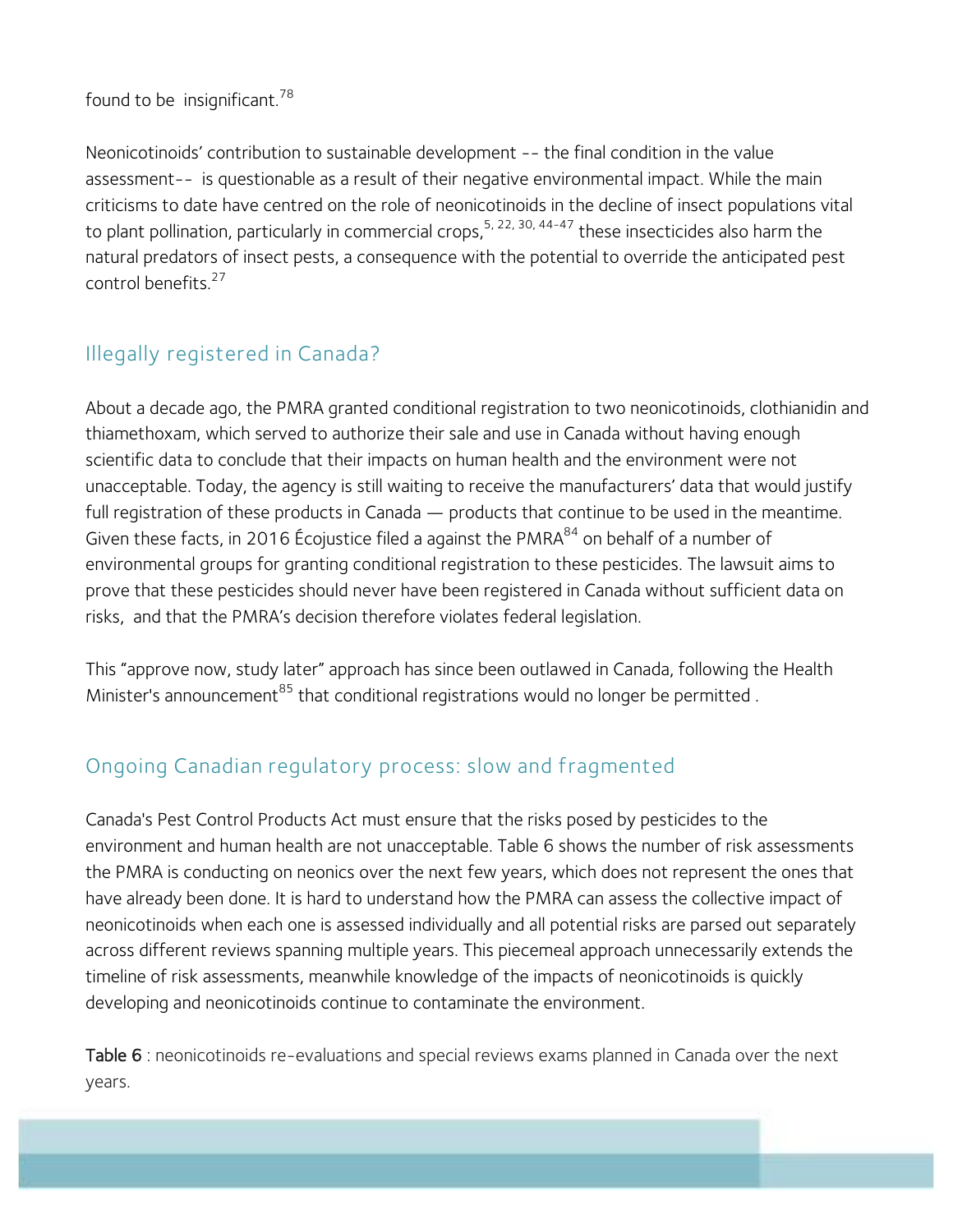| Neonicotinoids Re-evaluations in Canada                  | Date expected    |
|----------------------------------------------------------|------------------|
| Clothianidin (proposed decision - pollinators)           | December 2017    |
| Imidacloprid (proposed decision - pollinators)           | December 2017    |
| Thiamethoxam (proposed decision - pollinators)           | December 2017    |
| Clothianidin (proposed decision)                         | To be determined |
| Thiamethoxam (proposed decision)                         | To be determined |
| Clothianidin (final decision)                            | To be determined |
| Thiamethoxam (final decision)                            | To be determined |
| Imidacloprid (final decision)                            | December 2018    |
| Imidacloprid (final decision - pollinators)              | December 2018    |
| Clothianidin (final decision - pollinators)              | December 2018    |
|                                                          | December 2018    |
| Thiamethoxam (final decision - pollinators)              |                  |
| Neonicotinoids Special Reviews in Canada                 | Date expected    |
| Clothianidin (aquatic invertebrates - proposed decision) | Spring 2018      |
| Thiamethoxam (aquatic invertebrates - proposed decision) | Spring 2018      |
| Clothianidin (squash bees - proposed decision)           | December 2018    |
| Thiamethoxam (squash bees - proposed decision)           | December 2018    |
| Imidaclopride (squash bees - proposed decision)          | December 2018    |
| Clothianidin (aquatic invertebrates - final decision)    | June 2019        |
| Thiamethoxam (aquatic invertebrates - final decision)    | June 2019        |
| Clothianidin (squash bees - decision finale)             | March 2020       |
| Thiamethoxam (squash bees - decision finale)             | March 2020       |

For more detail on the PMRA's process, in 2012, Canada launched a re-evaluation of neonicotinoids<sup>86</sup> and their risks for pollinators. The PMRA had started to receive a high number of reports of bee deaths at the time of planting of neonicotinoid-treated corn and soy seed and in response, the agency increased monitoring in corn- and soybean-growing areas where the incidents were reported. The PMRA found that bees were being exposed to neonicotinoids through dust generated during the planting of treated seed. Its assessment report on the impact of neonicotinoids on pollinators in Canada was published in December 2017, and failed to adequately protect pollinators by only tinkering with risk management strategies<sup>87</sup>. While the PMRA restricted or removed certain uses and applications of neonicotinoids, it failed to ban them outright and also failed to remove the largest source of environmental contamination in Canada -- neonic treated seeds.

In November 2016, as part of its cyclical re-evaluation of health and environmental risks, the PMRA proposed a gradual phasing out of all agricultural and most other outdoor uses of imidacloprid over a three- to five-year period. The evaluation identified concentrations of imidacloprid in Canadian aquatic environments at levels harmful to aquatic insects; it also indicated that the continued use of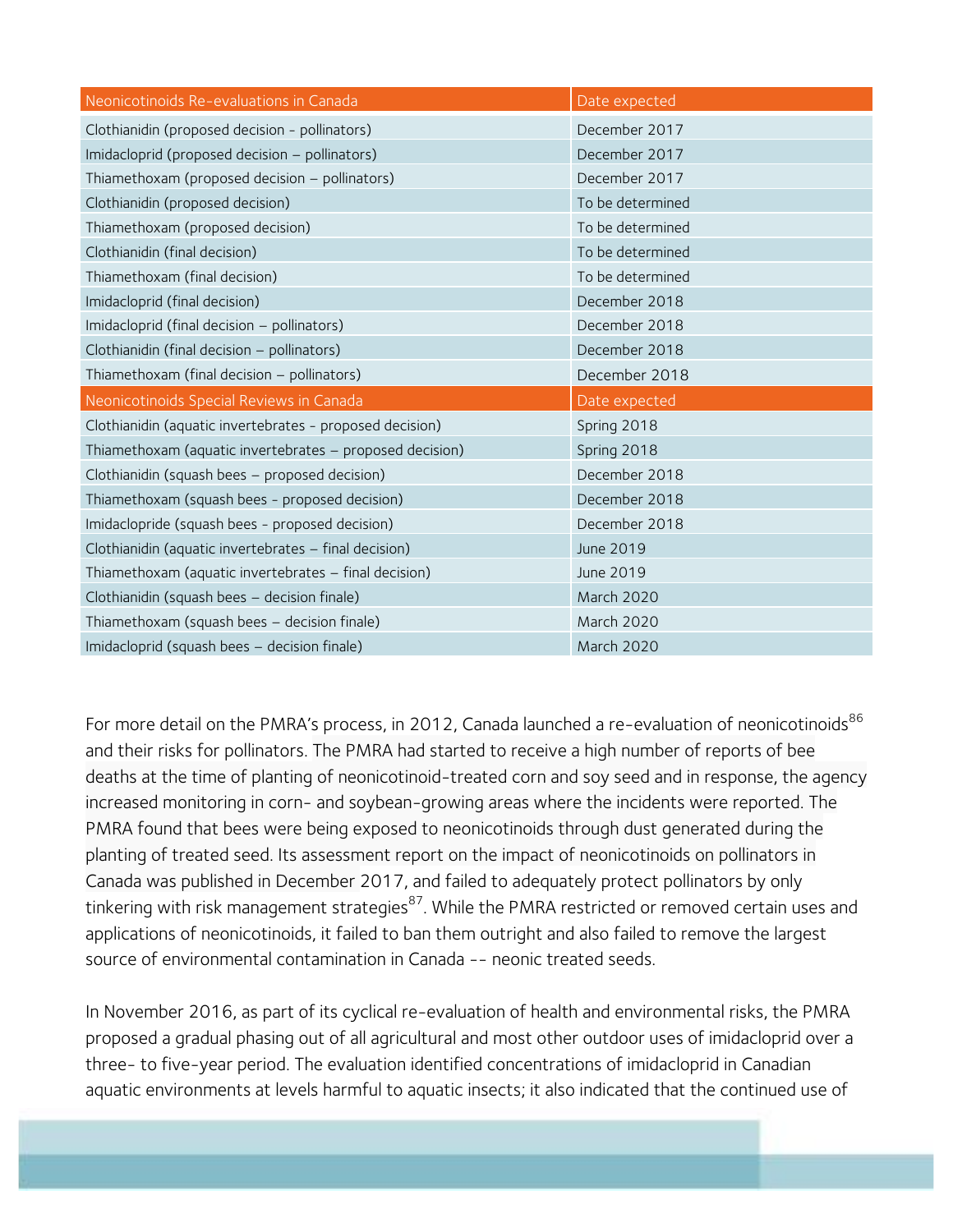high volumes of imidacloprid in agricultural areas is unsustainable. However, the re-evaluation did not identify human health concerns from any exposure route when used according to current label standards.

The Health Minister will finalize her decision on imidacloprid in December 2018. The proposed schedule would therefore lead to elimination between 2021 and 2023 for a pesticide posing unacceptable risks to the environment.

Équiterre, the David Suzuki Foundation and the Canadian Association of Physicians for the Environment (CAPE) have expressed their concerns regarding the proposed re-evaluation decision on imidacloprid. These concerns target in particular the three- to five-year phase-out period, which will unnecessarily prolong the environmental risks, and the PMRA's dismissal of any risks to human health, since the evaluation fails to take into account studies on human populations and experimental research on human cells.

The PMRA has also announced that it will conduct special reviews of two other neonicotinoids, clothianidin and thiamethoxam $^{87}$ , on the one hand regarding their risk to aquatic invertebrates (draft decision in spring 2018 and final decision in June 2019) and on the other, their risks to the squash bee (draft decision in December 2018 and final decision in March 2020). At the same time, the PMRA is currently re-evaluating these two neonicotinoids.

# Conclusion

Neonicotinoids were initially hailed as the new, necessary heroes in pest management, and farmers have taken to using these insecticides prophylactically, particularly in the form of coated seeds. Environmental contamination with neonicotinoids continues to increase as a result, and what we know now is that this is causing devastating impacts to invertebrates that play an important role in ecosystems and food webs. Furthermore, the extensive and systematic use of neonicotinoids has led to the decline of pollinating insect populations, which ultimately threatens the foundations of our food security.

Beyond the environmental risks posed by neonicotinoids, more and more research shows that their value is limited. Their effectiveness as a pest control agent is weakening, since a growing number of insect pests are developing resistance, and their contribution to economic benefits is illusory, since they offer only marginal gains in terms of crop yields. Neonicotinoids have been deemed not necessary in most agricultural scenarios under observation, and not worth the consequences of negatively impacting a number of vital ecosystem services, including pollination services and natural predation of pests. According to the Task Force on Systemic Pesticides, neonicotinoids amount to a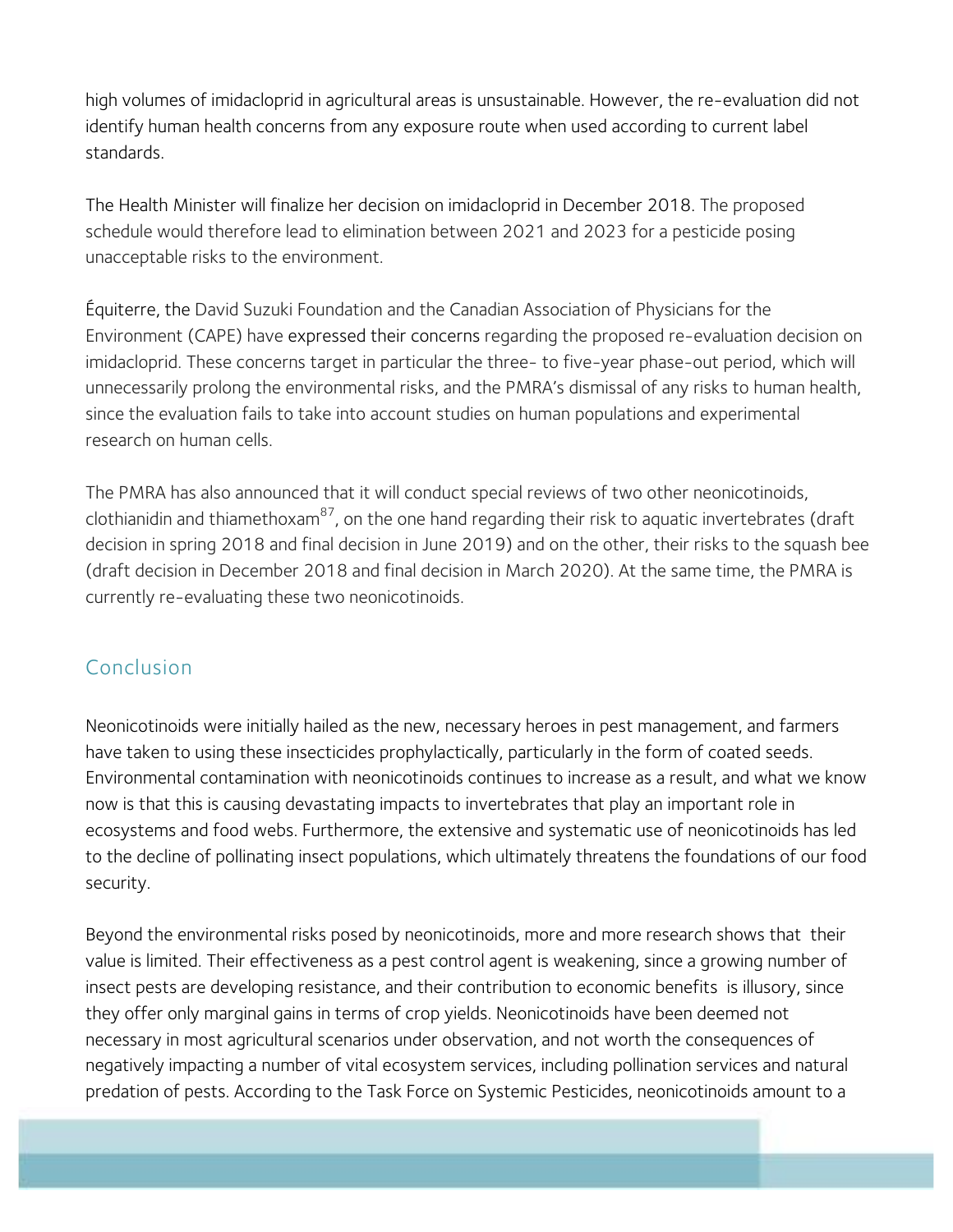pest management fail<sup>30</sup>, which is a far cry from their early status as "heroes."

Written by: Nicolas Soumis, PhD

December 2017

#### References :

- 1. Singh, B., and Mandal, K. 2013. "Environmental impact of pesticides belonging to newer chemistry." In *Integrated Pest Management*, A. K. Dhawan et al (eds.), p. 152-190. Jodhpur (India): Scientific Publishers.
- 2. Simon-Delso, N. et al. 2015. "Systemic insecticides (neonicotinoids and fipronil): trends, uses, mode of action and metabolites." Environmental Science and *Pollution Research*, **22**: 5–34.
- 3. Jeschke, P. et al. 2011. "Overview of the status and global strategy for neonicotinoids." Journal of *Agricultural and Food Chemistry*, **59**: 2897–2808.
- 4. Jeschke, P. and Nauen, R. 2008. "Neonicotinoidsfrom zero to hero in insecticide chemistry." Pest *Management Science*, **64**(11): 1084–1098.
- 5. Pisa, L. W. et al. 2015. "Effects of neonicotinoids and fipronil on non-target invertebrates." Environmental *Science and Pollution Research*, **22**: 68–102.
- 6. Dryden, M. W. et al. 2001. "Speed of flea kill with nitenpyram tablets compared to imidacloprid spot on and fipronil spot on in dogs." Compendium on

*Continuing Education for the Practicing Veterinarian*, **23**(3): 24–27.

- 7. Pesticide Properties DataBase (PPDB). University of Hertfordshire. Available at sitem.herts.ac.uk/aeru/ppdb/en/index.htm
- 8. Pest Management Regulatory Agency (PMRA). 2016. Joint PMRA/USEPA Re-evaluation Update for the **Pollinator Risk Assessment of the Neonicotinoid** *Insecticides*. Ottawa: Health Canada. Available at www.canada.ca/content/dam/hc-sc/migration/hcsc/cpsspc/alt\_formats/pdf/pubs/pest/\_decisions/rev2016-04/rev2016-04-eng.pdf
- 9. Elanco. (n.d.) *Capstar<sup>TM</sup> Elanco* (Novartis) *(nitenpyram)*. Available at elanco.cvpservice.com/product/basic/view/1231038
- 10. The number of commercial products registered in Canada for each neonicotinoid was determined using a Health Canada search tool available at prrp.hc-sc.gc.ca/ls-re/index-eng.php
- 11. The number of end-use products used in Québec for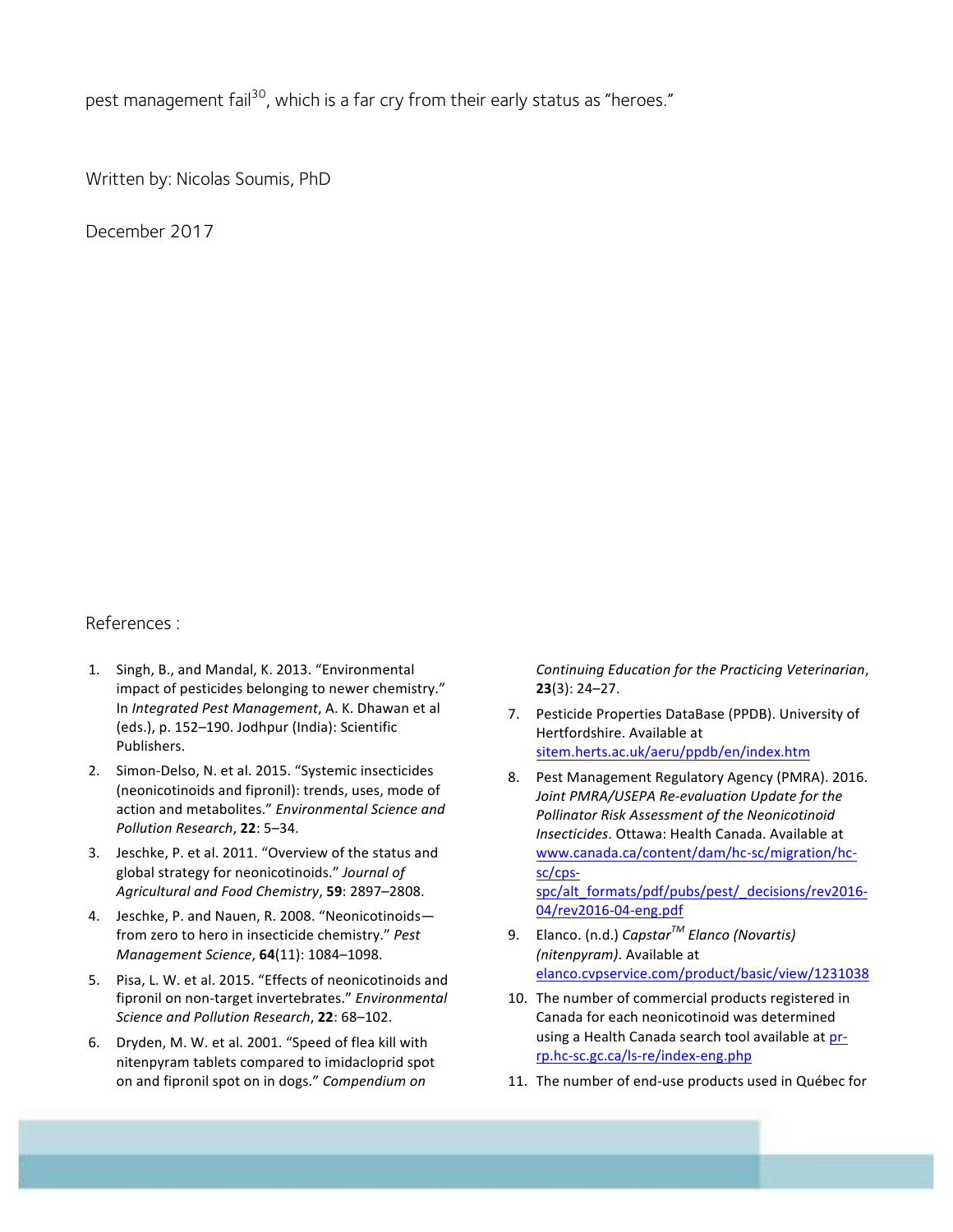each neonicotinoid was determined using a SAgE pesticides search tool, available at www.sagepesticides.qc.ca/Recherche/Recherch eProduits.aspx N.B. SAgE pesticides only inventories pesticides used on economically important crops (O. Samuel, Science Adviser, Health and Environment, Institut national de santé publique du Québec, personal communication, November 22, 2017).

- 12. The number of seed treatments used in Québec for each neonicotinoid was determined using a SAgE pesticides search tool, available at www.sagepesticides.qc.ca/Recherche/RecherchePro duits.aspx N.B. SAgE pesticides only inventories pesticides used on economically important crops (O. Samuel, Science Adviser, Health and Environment, Institut national de santé publique du Québec, personal communication, November 22, 2017).
- 13. Health Canada. (n.d.) Pest Control Products Sales *Report for 2014.* Ottawa: Government of Canada.
- 14. Main, A. R. et al. 2014. "Widespread use and frequent detection of neonicotinoid insecticides in wetlands of Canada's Prairie Pothole region." PLOS *ONE*, **9**(3): e92821.
- 15. Gue, L. 2017. First report on neonic-treated seed sales measures widespread use. Canadian Environmental Law Association (CELA) blog. Available at www.cela.ca/blog/2017-02-02/guestblog-phase-ontarios-neonic-regulation-hits-newmilestone
- 16. Vérificateur général du Québec. 2017. Rapport du *Vérificateur général du Québec à l'Assemblée nationale pour l'année 2016-2017. Rapport du commissaire au développement durable. Printemps 2016. Chapitre 3: Pesticides en milieu agricole*. Québec: Bureau du Vérificateur général du Québec. Available at

http://www.vgq.gouv.qc.ca/fr/fr\_publications/fr\_ra pport-annuel/fr\_2016-2017-CDD/fr\_Rapport2016- 2017-CDD-Chap03.pdf

- 17. Bonmatin, J.-M. et al. 2015. "Environmental fate and exposure; neonicotinoids and fipronil." *Environmental Science and Pollution Research*, **22**: 35–67.
- 18. Environmental Protection Agency (EPA). 2003. *Clothianidin* – *Pesticide fact sheet*. Available at www3.epa.gov/pesticides/chem\_search/reg\_actions /registration/fs\_PC-044309\_30-May-03.pdf
- 19. Tomizawa, M. and Casida, J. E. 2003. "Selective toxicity of neonicotinoids attributable to specificity

of insect and mammalian nicotinic receptors." *Annual Review of Entomology*, **48**: 339–364.

- 20. Tomizawa, M. and Casida, J. E. 2005. "Neonicotinoid insecticide toxicology: mechanisms of selective action." *Annual Review of Pharmacology and Toxicology*, **45**: 247–268.
- 21. Liu, G. Y. et al. 2010. "Selectivity of imidacloprid for fruit fly versus rat nicotinic acetylcholine receptors by molecular modeling." Journal of Molecular *Modeling*, **16**: 993-1002.
- 22. Van der Sluijs, J. P. et al. 2013. "Neonicotinoids, bee disorders and the sustainability of pollinators services." Current Opinion in Environmental *Sustainability*, **5**: 293–305.
- 23. Wenchao Han, Ying Tian, Xiaoming Shen, Human exposure to neonicotinoid insecticides and the evaluation of their potential toxicity: An overview, In Chemosphere, Volume 192, 2018, Pages 59-65 Available at http://www.sciencedirect.com/science/article/pii/S 0045653517317332
- 24. Bijleveld van Lexmond, M. et al. 2015. "Worldwide integrated assessment on systemic pesticides. Global collapse of the entomofauna: exploring the role of systemic insecticides." Environmental Science *and Pollution Research*, **22**: 1–4.
- 25. Task Force on Systemic Pesticides (TFSP). 2015. Worldwide integrated assessment on the impacts of *systemic pesticides on biodiversity and ecosystems*. Notre-Dame-de-Lourdes (France): TFSP. Available at http://www.tfsp.info/assets/WIA\_2015.pdf
- 26. Gibbons, D. et al. 2015. "A review of the direct and indirect effects of neonicotinoids and fipronil on vertebrate wildlife." Environmental Science and *Pollution Research*, **22**: 103–118.
- 27. Chagnon, M. et al. 2015. "Risks of large-scale use of systemic insecticides to ecosystem functioning and services." *Environmental Science and Pollution Research*, **22**: 119–134.
- 28. Furlan, L., and Kreutzweiser, D. 2015. "Alternatives to neonicotinoid insecticides for pest control: case study in agriculture and forestry." Environmental *Science and Pollution Research*, **22**: 135–147.
- 29. Van der Sluijs, J. P. et al. 2015. "Conclusion of the Worldwide Integrated Assessment on the risks of neonicotinoids and fipronil to biodiversity and ecosystem functioning." Environmental Science and *Pollution Research*, 22: 148-154.
- 30. Task Force on Systemic Pesticides (TFSP). 2017. Highlights from the 2017 update to the Worldwide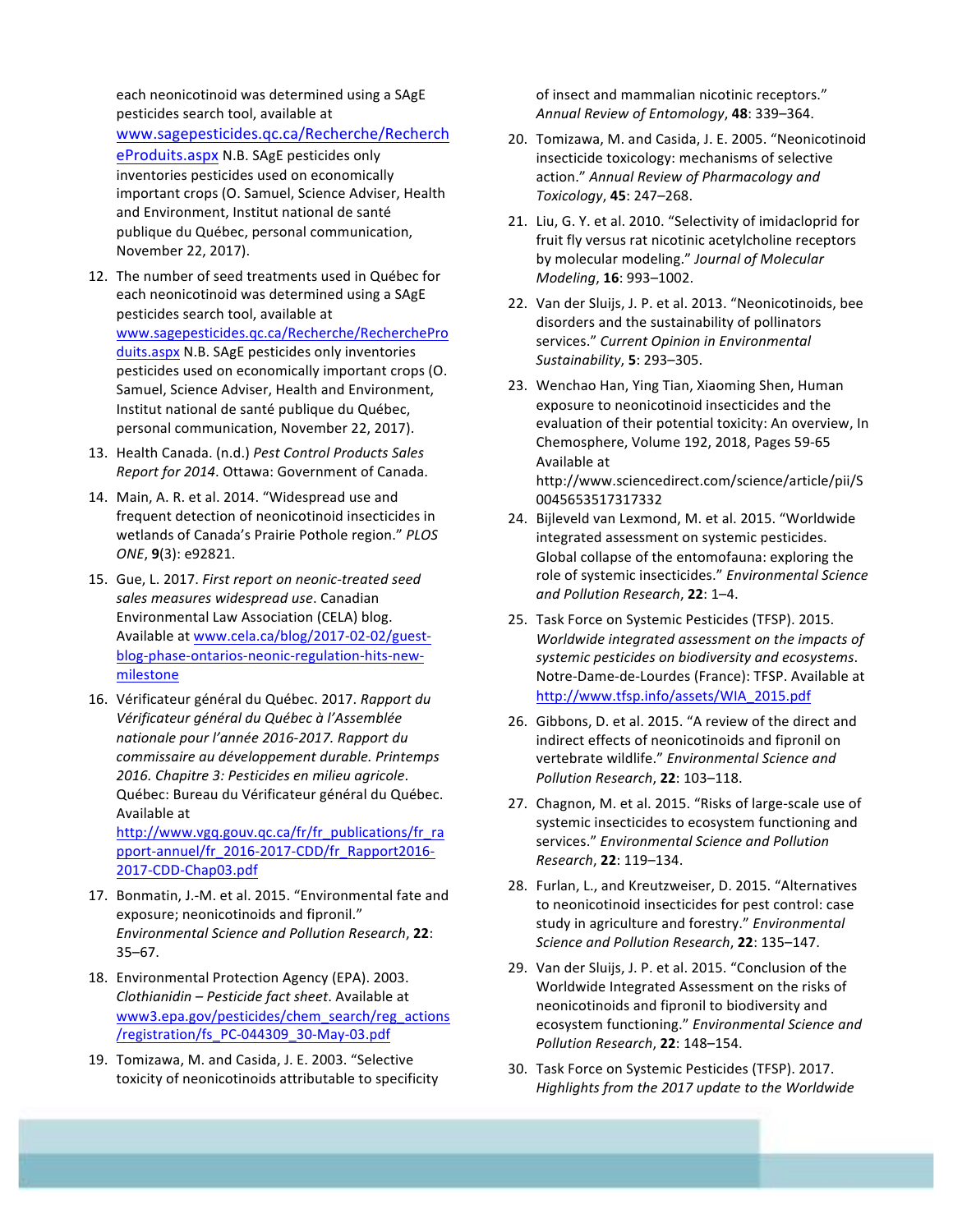*Integrated Assessment of the Impact of Systemic Pesticides on Biodiversity and Ecosystems.* Available at www.tfsp.info/wpcontent/uploads/2017/09/TFSP-WIA2-highlights-FINAL.pdf 

- 31. Schmuck, R. et al. 2001. "Risk posed to honeybees (Apis mellifera L, Hymenoptera) by an imidacloprid seed dressing of sunflowers." Pest Management *Science*, **57**: 225–238.
- 32. Faucon, J.-P. et al. 2005. "Experimental study on the toxicity of imidacloprid given in syrup to honey bee (*Apis mellifera*) colonies." *Pest Management Science*, **61**: 111–125.
- 33. Creswell, J. E. 2011. "A meta-analysis of experiments testing the effects of a neonicotinoid insecticide (imidacloprid) on honey bees." *Ecotoxicology*, **20**: 149–157.
- 34. Blacquière, T. et al. 2012. "Neonicotinoids in bees: a review on concentrations, side-effects and risk assessment." *Ecotoxicology*, **21**: 973–992.
- 35. Tasei, J. N. et al. 2000. "Sublethal effects of imidacloprid on bumblebees, *Bombus terrestris*." Pest Management Science, **56**: 784-788.
- 36. Decourtye, A. et al. 2005. "Comparative sublethal toxicity of nine pesticides on olfactory learning performances of the honeybee Apis mellifera." Archives of Environmental Contamination and *Toxicology*, **48**: 242–250.
- 37. Decourtye, A. et al. 2004. "Effects of imidacloprid and deltamethrin on associative learning in honeybees under semi-field and laboratory conditions." *Ecotoxicology and Environmental Safety*, **57**: 410–419.
- 38. Abbink, J. 1991. "The biochemistry of imidacloprid." *Pflanzenschutz-Nachrichten Bayer*, **42**: 183–195.
- 39. Tennekes, H. A. and Sánchez-Bayo, F. 2011. "Timedependent toxicity of neonicotinoids and other toxicants: implications for a new approach to risk assessment." Journal of Environmental and *Analytical Toxicology*, doi: 10.4172/2161-0525.S4- 001.
- 40. Krupke, C. et al. 2012. "Multiple routes of pesticide exposure for honey bees living near agricultural fields." *PLOS ONE*, **7**(1): e29268.
- 41. Rondeau, G. et al. 2014. "Delayed and timecumulative toxicity of imidacloprid in bees, ants, and termites." *Scientific Reports*, **4**: 5566, doi: 10.1038/srep05566.
- 42. Greatti, M. et al. 2003. "Risk of environmental

contamination by the active ingredient imidacloprid used for corn seed dressing. Preliminary results." *Bulletin of Insectology*, **56**: 69–72.

- 43. Health Canada. 2013. *Evaluation of Canadian Bee Mortalities in 2013 Related to Neonicotinoid Pesticides. Interim report: September 26, 2013*. Ottawa: Government of Canada. Available at www.canada.ca/content/dam/hc-sc/migration/hcsc/cps-spc/alt\_formats/pdf/pubs/pest/\_factfiche/bee\_mortality-mortalite\_abeille-eng.pdf
- 44. Mockler, P. and Tardif, C. 2015. The Importance of *Bee Health to Sustainable Food Production in Canada. Rapport du Standing Senate Committee on*  Agriculture and Forestry. Ottawa: Senate of Canada. Available at www.parl.gc.ca/Content/SEN/Committee/412/agfo/ rep/rep09may15-e.pdf
- 45. Godfray, H. C. J. et al. 2017. "A restatement of the natural science evidence base concerning neonicotinoid insecticides and insect pollinators." *Proceedings of the Royal Society B, 281: 20140558.*
- 46. Tsvetkov, N. et al. 2017. "Chronic exposure to neonicotinoids reduces honey bee health near corn crops." *Science*, **356**: 1395–1397.
- 47. Klein, A.-M. 2007. "Importance of pollinators in changing landscapes for world crops." Proceedings *of the Royal Society B*, **274**: 303–313.
- 48. Kevan, P. G. and Menzel, R. 2012. "The plight of pollination and the interface of neurobiology, ecology and food security." The Environmentalist, **32**(3): 300–310.
- 49. Van der Sluijs, J. P. and Vaage, N. S. 2016. "Pollinators and global food security: the need for holistic global stewardship." Food Ethics, 1: 75-91.
- 50. Smith, M R; Singh, G M; Mozaffarian, D; Myers, S S. Effects of decreases of animal pollinators on human nutrition and global health: a modelling analysis. The Lancet, 2015, 386, (10007), 1964-1972. http://www.thelancet.com/journals/lanc et/article/PIIS0140-6736(15)61085-6/abstract
- 51. Goulson, D. 2013. "An overview of the environmental risks posed by neonicotinoid insecticides." *Journal of Applied Ecology*, **50**: 977– 987.
- 52. Xu, T. et al. 2016. "Clothianidin in agricultural soils and uptake into corn pollen and canola nectar after multiyear seed treatment applications." *Environmental Science and Technology*, **35**(2): 311–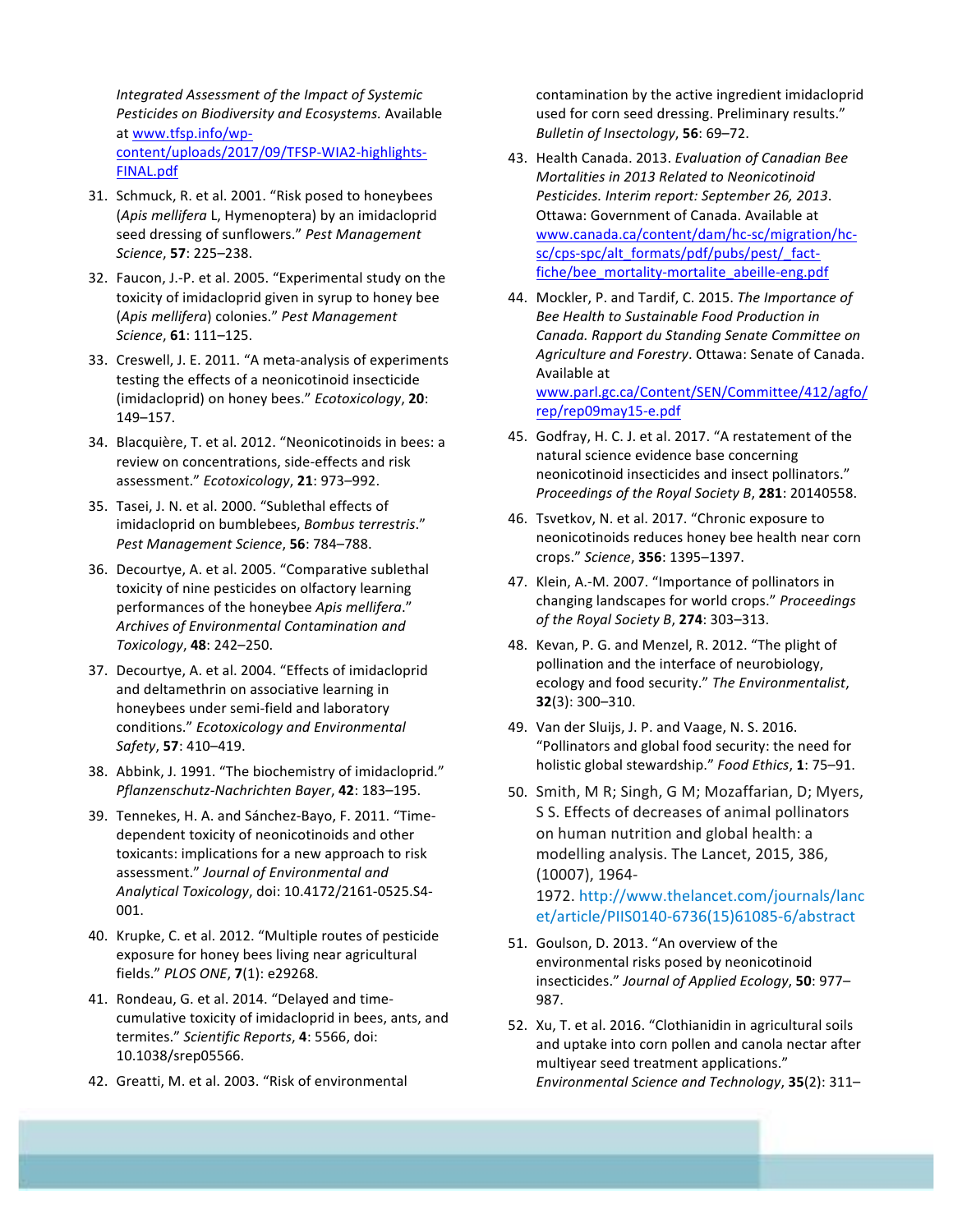321. 

- 53. Schaafsma, A. et al. 2016. "Field-scale examination of neonicotinoid insecticide persistence in soil as a result of seed treatment use in commercial maize (corn) fields in Southwestern Ontario." *Environmental Toxicology and Chemistry*, **35**(2): 295–302.
- 54. Mostert, M. A. et al. 2000. "The toxicity of five insecticides to earthworms of the Pheretima group, using an artificial soil test." Pest Management *Science*, **56**: 1093–1097.
- 55. Bartlett, M. D. et al. 2010. "A critical review of current methods in earthworm ecology: from individuals to populations." *European Journal of Soil Biology*, **46**: 67–73.
- 56. Volkov, E. M. et al. 2007. "Miniature excitatory synaptic ion currents in the earthworm *Lumbricus terrestris* body wall muscles." *Physiological Research*, **56**: 655–658.
- 57. Kreutzweiser, D. P. et al. 2009. "Imidacloprid in leaves from systematically treated trees may inhibit litter breakdown by non-target invertebrates." *Ecotoxicology and Environmental Safety*, **72**: 1053– 1057.
- 58. Wang, Y. et al. 2012. "Toxicity assessment of 45 pesticides to the epigeic earthworm *Eisenia fetida*." *Chemosphere*, **88**: 484–491.
- 59. Wang, Y. et al. 2012. "Comparative acute toxicity of twenty-four insecticides to earthworm, *Eisenia fetida*." *Ecotoxicology and Environmental Safety*, **79**: 122–128.
- 60. Alves, P. R. L. et al. 2013. "Earthworm ecotoxicological assessments of pesticides used to treat seeds under tropical conditions." *Chemosphere*, **90**: 2674–2682.
- 61. Bonmatin, J.-M. et al. 2005. "Behaviour of imidacloprid in fields. Toxicity for honey bees." In *Environmental Chemistry. Green chemistry and pollutant in ecosystems*, ed. by E. Lichtfouse et al., p. 483-494. New York: Springer.
- 62. Barrios, E. 2007. "Soil biota, ecosystem services and land productivity." Ecological Economics, 64: 269– 285.
- 63. Yao, X. et al. 2006. "Influence of acetamiprid on soil enzymatic activities and respiration." European Journal of Soil Biology, 42: 120-126.
- 64. Cycon, M. et al. 2013. "Imidacloprid induces changes in the structure, genetic diversity and catabolic activity of soil microbial communities." Journal of

*Environmental Management*, **131**: 55–65. 

- 65. Van Dijk, T. C. et al. 2013. "Macroinvertebrate decline in surface water polluted with imidacloprid." *PLOS ONE*, **8**: e62374.
- 66. Cavallaro, M. C. et al. 2017. "Comparative chronic toxicity of imidacloprid, clothianidin, and thiamethoxam to Chironomus dilutus and estimation of toxic equivalency factors." *Environmental Toxicology and Chemistry*, **36**(2): 372–382.
- 67. Miles, J. C. et al. 2017. "Effects of clothianidin on aquatic communities: Evaluating the impacts of lethal and sublethal exposure to neonicotinoids." *PLOS ONE*, **12**(3): e0174171.
- 68. Pest Management Regulatory Agency (PMRA). 2000. *A Decision Framework for Risk Assessment and Risk Management in the Pest Management Regulatory Agency. Science Policy Note SPN2000-01*. Ottawa: Health Canada. Available at www.canada.ca/content/dam/hc-sc/migration/hcsc/cps-spc/alt\_formats/pacrbdgapcr/pdf/pubs/pest/pol-guide/spn/spn2000-01 eng.pdf
- 69. Pest Management Regulatory Agency (PMRA). 2016. *Consultation on Clothianidin, Proposed Registration Decision PRD2016-04*. Ottawa: Health Canada. Available at publications.gc.ca/collections/collection\_2016/schc/H113-9-2016-4-eng.pdf.
- 70. Pest Management Regulatory Agency (PMRA). 2016. *Proposed Re-evaluation Decision PRVD2016-20, Imidacloprid*. Ottawa: Health Canada.
- 71. Nauen, R. and Delholm, I. 2005. "Resistance of insect pests to neonicotinoid insecticides: current status and future prospects." Archives of Insect *Biochemistry and Physiology*, **58**: 200–215.
- 72. Bass, C. et al. 2015. "The global status of insect resistance to neonicotinoid insecticides." Pesticide *Biochemistry and Physiology*, **121**: 78–87.
- 73. Insecticide Resistance Action Committee. *Arthropod Pesticide Resistance Database*. East Lansing (Michigan, United States): Michigan State University. Available at www.pesticideresistance.org/search.php
- 74. Horan, L. 2014. *Neonics? Not much help to farmers.* Pesticide Action Network - North America (PANNA). Available at www.panna.org/blog/neonics-notmuch-help-farmers
- 75. Environmental Protection Agency (EPA). 2014. Benefits of neonicotinoid seed treatments to